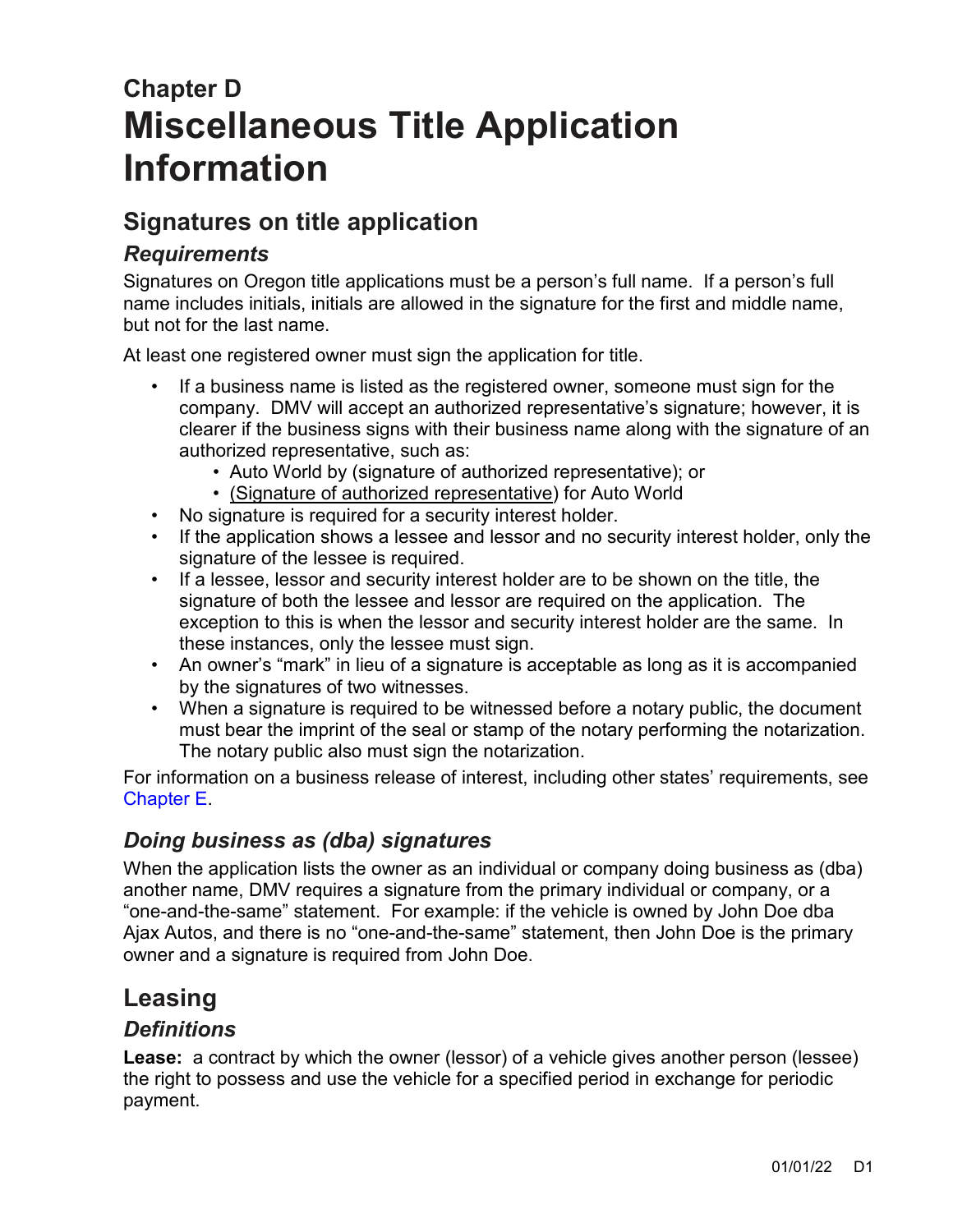**Lessee:** one who leases or rents property from another.

**Lessor:** one who grants a lease or rents property to another.

## *Who is shown on the title*

The lessor may designate whether the lessor or the lessee will be considered the registered owner of the vehicle, regardless of the length of the lease.

If the lessee is not to be shown on the title, the application for title must be completed with the name and address of the lessor shown as the registered owner. In this case, there should be no indication on the application there is a lease involved.

The lessor must sign the application when the lessor is shown as the registered owner, even though the lessee will be operating the vehicle.

# *Qualification for special registration types*

In order to qualify for certain types of registration or fees, the lessee is required to be the owner or operator of a vehicle If the application is for the following registration types, both the lessee and lessor must be shown on the title and the lessee must qualify for the registration type. These registration types include:

- **•** Government owned or operated (E plates)
- **•** Farm (F plates)
- **•** Tow/Recovery (TW plates)
- **•** Charitable/Non-Profit (CN plates)
- **•** Disabled Veteran (D plates)
- **•** Ex-POW (PW plates)
- **•** Amateur Radio Operator (Ham plates)
- **•** Permanent Fleet (PF plates)
- **•** National Guard (NG plates)
- **•** Manufactured Structure (trailer) Toters (T plates)
- **•** Group Plates (Some group plates are issued only to qualified applicants)

## *How to complete the title application when vehicle is leased*

If a customer or the title documents indicate a request for the title to show lessee/lessor, complete the [Form 226](https://www.odot.state.or.us/forms/dmv/226fill.pdf) as follows:

- 1. In the "Owner or Lessee" section, list the lessee's name(s), address, date of birth (if applicable) and customer number as shown on their ODL or identification card. Check the box to indicate lessee or owner.
- 2. In the "Security Interest Holder and/or Lessor" section, Lines 18 and 19, list the lessor's name, address, date of birth (if applicable) and customer number.
- 3. When there is a lessee, lessor and security interest holder, list the security interest holder's name, address, date of birth (if applicable) and customer number in the top part of the "Security Interest Holder and/or Lessor" section.
- 4. If a lessee, lessor, and security interest holder are to be shown on the title, the signature of both the lessee and lessor are required on the application. The exception to this requirement is when the lessor and security interest holder are the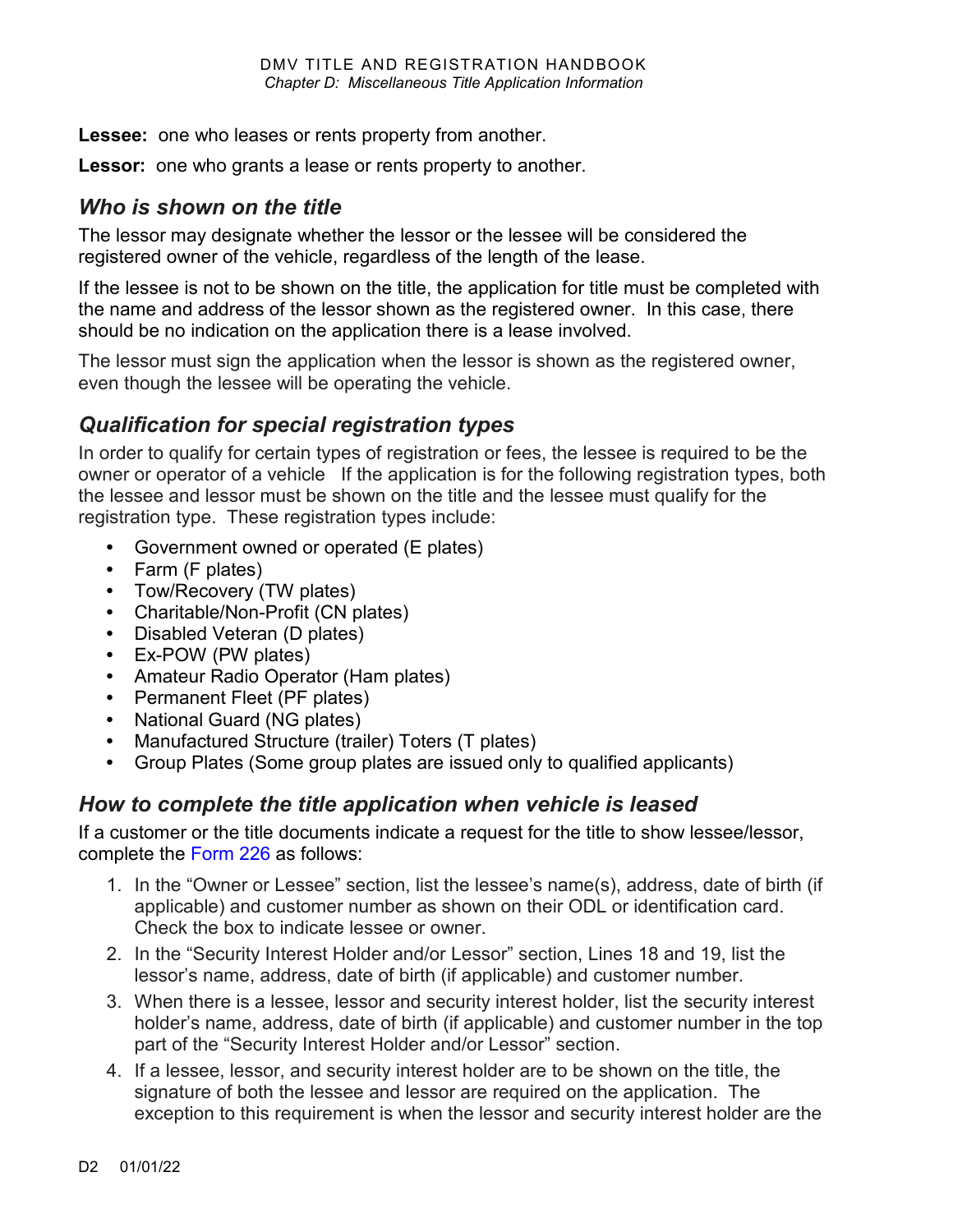same. In these instances, only the lessee must sign.

If the lessee is a company:

- List the company name in the registered owner section of the application.
- The address must be the address of the company, not the address of the employee who will be operating the vehicle.

If the vehicle is primarily housed or dispatched from an address other than the company address, such as at the employee's residence, list that address on the Vehicle Address line of the application. See section titled Customer name, number and address, [Chapter](https://www.oregon.gov/ODOT/DMV/docs/VTRH/Chapter_A.pdf)  [A](https://www.oregon.gov/ODOT/DMV/docs/VTRH/Chapter_A.pdf)*,* for more information*.*

Note: It is not acceptable to show the lessor in the registered owner section with the lessee listed with a "c/o" address.

#### *Replacement title*

When applying for a replacement title, the lessor does not need the signature of the lessee. If the lessor is transferring interest in the vehicle, all requirements for release of interest must be met, including the release of the lessee or statement of lease termination. See [Chapter E.](https://www.oregon.gov/ODOT/DMV/docs/VTRH/Chapter_E.pdf)

#### *Dealer Expedite Title Service*

An Oregon vehicle dealer may request a title only transaction to be expedited if the dealer pays the required fee and submits the transaction in the manner required by DMV. [OAR](https://secure.sos.state.or.us/oard/viewSingleRule.action;JSESSIONID_OARD=9zNUtMXyAXTFilgbX-oYf0rVaycpFQeR2X-muWwo0J6ySGFLNxjK!-486564362?ruleVrsnRsn=184946)  [735-022-0065](https://secure.sos.state.or.us/oard/viewSingleRule.action;JSESSIONID_OARD=9zNUtMXyAXTFilgbX-oYf0rVaycpFQeR2X-muWwo0J6ySGFLNxjK!-486564362?ruleVrsnRsn=184946) specifies certain requirements and provisions for the dealer expedite title service. Dealer expedite title transactions must either be mailed to DMV HQ or delivered to DMV Business Regulation Section. These transactions cannot be accepted in field offices. DMV recommends that vehicle dealers mail these transactions to:

#### **OREGON VEHICLE DEALER EXPEDITE TITLE SERVICE**

DMV Services 1905 Lana Ave NE Salem, OR 97314

A yellow envelope is available for this service, Form 333Y. The address above is printed on the envelope. These envelopes will be available at the Business Regulation Section office and field offices with dealer centers. The dedicated envelope is not required, but is recommended to help avoid misdirected mail.

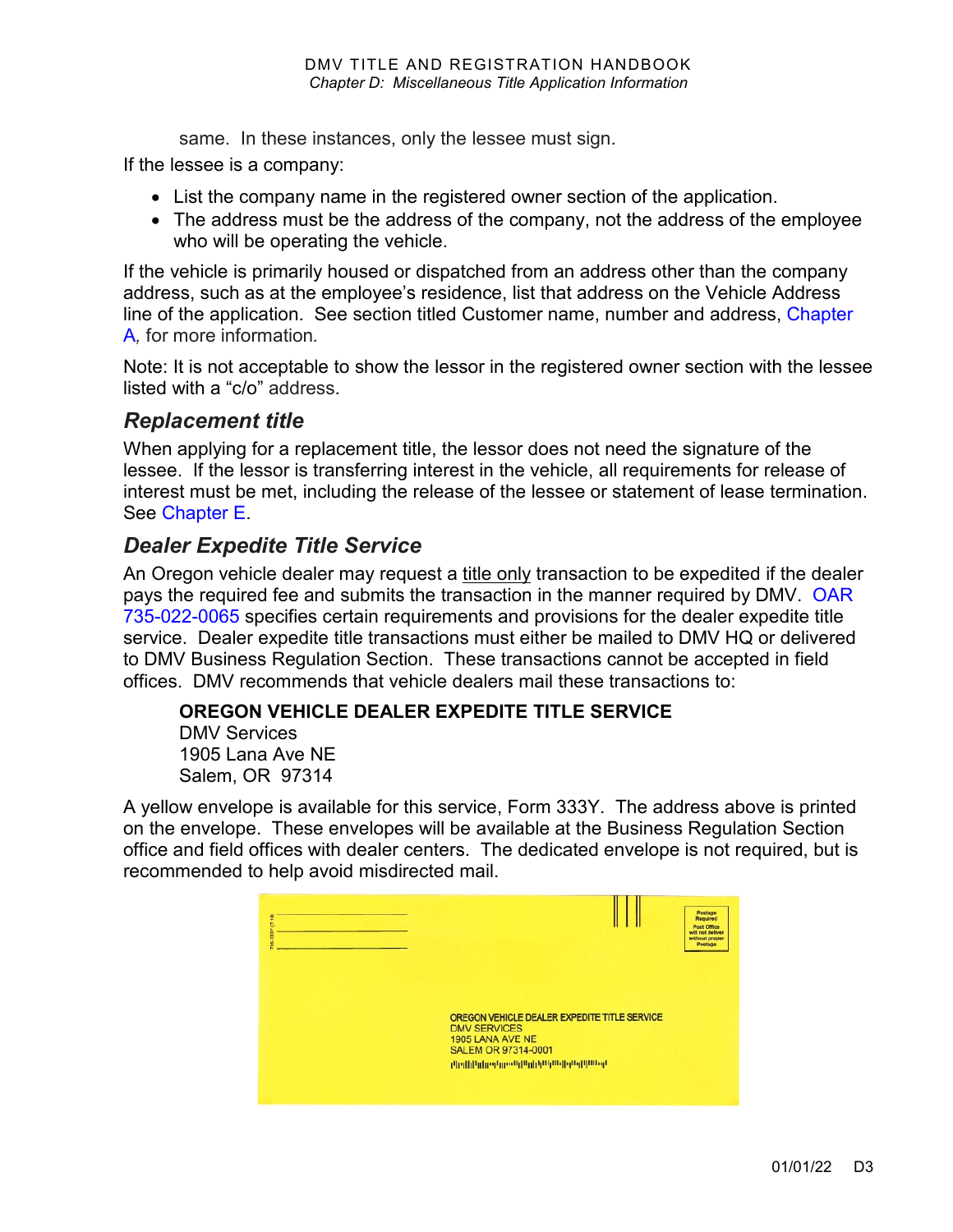As an alternative to mailing, these transactions may be delivered to DMV Business Regulation Section at:

#### **DMV Business Regulation Section**

1965 Lana Ave NE, Salem, OR This is a physical address and not a mailing address.

These transactions will be accepted at the Business Regulation front counter during normal business hours once all state offices reopen to the public.

#### **Title Requirements**

- 1. Application for title or replacement title with primary ownership document.
	- a. Dealer must check the "Dealer Trans" box on the application.
	- b. Dealer must indicate "Dealer expedite" in the "Remarks" section and include their dealer number.
	- c. Title fee and dealer expedite title fee.
- 2. Instruction for picking up the transaction if it is not to be mailed.
	- a. Dealer must request for the title to be picked up in the "Remarks" section of the application or on a separate note included with the transaction documents.
	- b. Dealer must include the contact information for the person who will be picking up the title (e.g. phone number or email address).
	- c. If a third party will be picking up the title, the dealer must complete a Third Party Authorization to Pick up a Dealer Expedite Title, [Form 7287.](https://www.oregon.gov/ODOT/Forms/DMV/7287fill.pdf) This form is available online at the Business Licensing and Regulation forms page.

#### **Example of Third Party Authorization to Pick up a Dealer Expedite Title,**

#### **[FORM 7287](https://www.oregon.gov/ODOT/Forms/DMV/7287fill.pdf)**

| MO METOR VEHICLE GRANDS                                                                                                                                                                                                                                                                         |                                                         | THIRD PARTY AUTHORIZATION<br>TO PICK UP A DEALER EXPEDITE TITLE<br>(ORS 803.053 and OAR 735-022-0065) | <b>Reset Form</b><br><b>Print Form</b> |  |  |  |
|-------------------------------------------------------------------------------------------------------------------------------------------------------------------------------------------------------------------------------------------------------------------------------------------------|---------------------------------------------------------|-------------------------------------------------------------------------------------------------------|----------------------------------------|--|--|--|
| <b>INSTRUCTIONS:</b>                                                                                                                                                                                                                                                                            |                                                         |                                                                                                       |                                        |  |  |  |
| Vehicle Owner: Complete and sign this authorization to permit a third party to pick up the title to your vehicle from<br>DMV. Incomplete forms will not be accepted.                                                                                                                            |                                                         |                                                                                                       |                                        |  |  |  |
| DMV will notify you when the title is ready to pick up. The authorized third party must present this authorization<br>and their valid government-issued photo identification to DMV when picking up the title. Title pick up is only<br>available at:<br><b>DMV Business Regulation Section</b> |                                                         |                                                                                                       |                                        |  |  |  |
|                                                                                                                                                                                                                                                                                                 | 1965 Lana Ave NF<br>Salem OR 97301                      |                                                                                                       |                                        |  |  |  |
| Office hours are Monday through Friday, 8 a.m. to 4:30 p.m., except Thursdays, 9 a.m. to 4:30 p.m., (closed on<br>state holidays). If the title is not picked up within three business days, the title will be mailed to the vehicle owner.                                                     |                                                         |                                                                                                       |                                        |  |  |  |
|                                                                                                                                                                                                                                                                                                 |                                                         | <b>VEHICLE INFORMATION</b>                                                                            |                                        |  |  |  |
| <b>YEAR</b>                                                                                                                                                                                                                                                                                     | <b>MAKE</b>                                             | <b>VEHICLE IDENTIFICATION NUMBER (VIN)</b>                                                            |                                        |  |  |  |
|                                                                                                                                                                                                                                                                                                 |                                                         | <b>THIRD PARTY INFORMATION</b>                                                                        |                                        |  |  |  |
|                                                                                                                                                                                                                                                                                                 | PRINTED NAME OF THIRD PARTY AUTHORIZED TO PICK UP TITLE |                                                                                                       | THIRD PARTY CONTACT TELEPHONE #        |  |  |  |
|                                                                                                                                                                                                                                                                                                 |                                                         | <b>OWNER CERTIFICATION</b>                                                                            |                                        |  |  |  |
| My signature below certifies the following:<br>I am the owner of the vehicle listed above; and                                                                                                                                                                                                  |                                                         |                                                                                                       |                                        |  |  |  |
| PRINTED NAME OF VEHICLE OWNER.                                                                                                                                                                                                                                                                  |                                                         | . I authorize the third party listed to obtain my title from DMV                                      | OWNER CONTACT TELEPHONE #              |  |  |  |
|                                                                                                                                                                                                                                                                                                 |                                                         |                                                                                                       |                                        |  |  |  |
| SIGNATURE OF VEHICLE OWNER.                                                                                                                                                                                                                                                                     |                                                         |                                                                                                       | <b>DATE</b>                            |  |  |  |
| 736-7287 (4-18)                                                                                                                                                                                                                                                                                 |                                                         |                                                                                                       |                                        |  |  |  |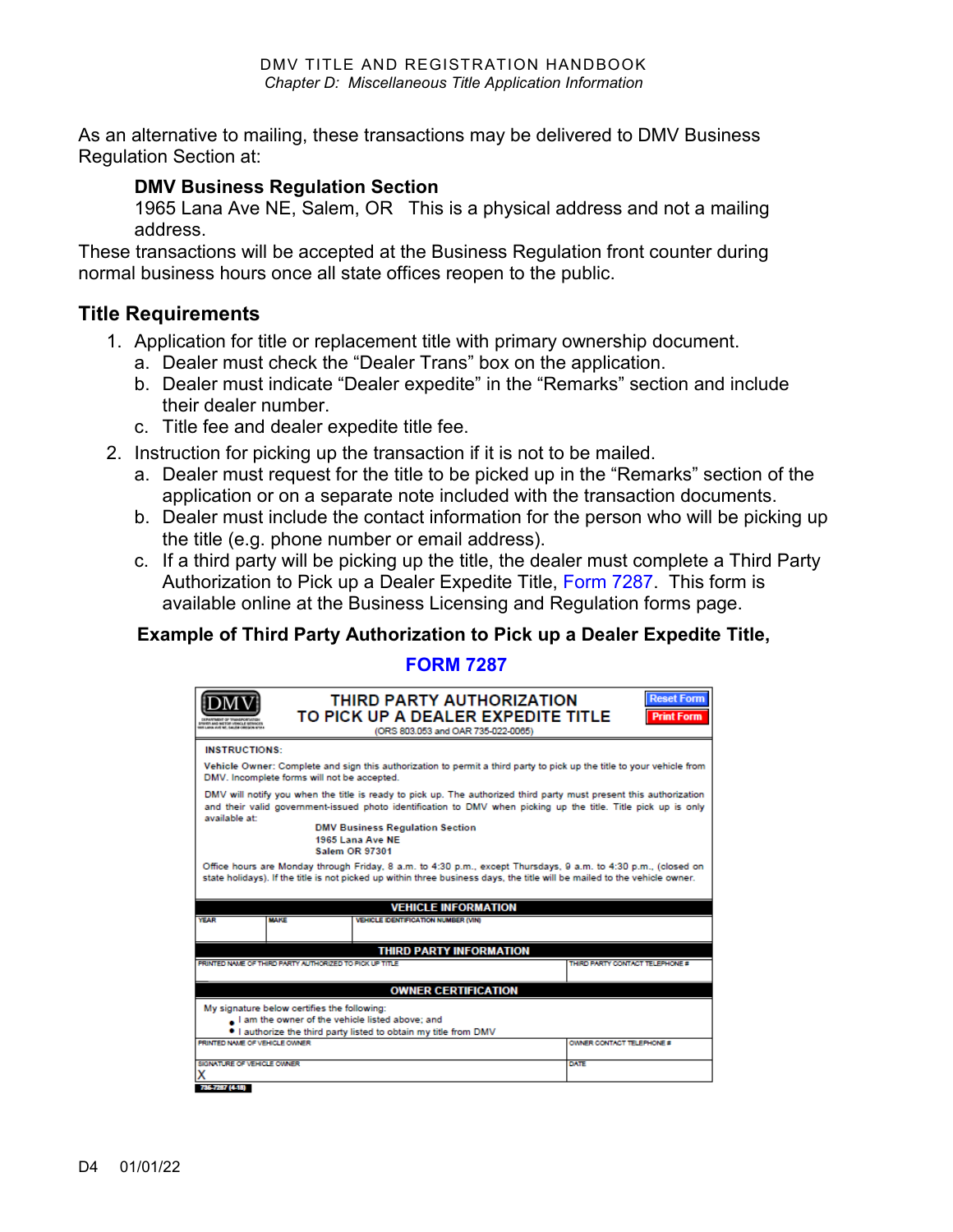Once state offices reopen to the public, dealer expedite titles can be picked up at the Business Regulation customer counter. If not picked up in three business days after the date the title was to be picked up, the title will be mailed on the  $4<sup>th</sup>$  business day.

If the requirements are not met, the transaction will be special processed and the dealer will be notified. The dealer expedite title staff may contact the dealer at their discretion when other transactions are waiting review, if a simple requirement could be taken care of with a phone call to the dealer, such as arranging to have the dealer send in a signed document that had a missing signature.

**Note**: The dealer expedite title service is a separate process from the federal odometerrelated expedite title service. For more information on the federal odometer-related expedite title service, see [Chapter H.](https://www.oregon.gov/ODOT/DMV/docs/vtrh/chapter_h.pdf)

#### *Fee for Dealer Expedite Title service*

The dealer expedite title fee is \$100 (Chapter 14, Oregon Laws 2014). The \$100 expedite fee is in addition to the regular title fee and is not refundable.

# **Corrections on title applications**

The following errors can be corrected on a title application:

- **•** Addresses
- **•** Customer numbers
- **•** Dates of birth
- **•** The VIN (If one or two characters only and not in the sequential portion. If in the sequential portion, a new Form 226 must be submitted).
- **•** Vehicle information (make or year)

To make corrections for the items listed above:

- 1. Draw a single line through the incorrect information.
- 2. Write the correct information above the incorrect information. If there isn't room above, write the correct information as close as possible to the incorrect information.
- 3. Initial and date the correction. When making a correction to the VIN, or any other unusual correction, explain the correction in the "Remarks" section. The person making the explanation must give their name and title.

**This does not apply to name corrections.** Complete a Statement of Error or Erasure of a Name, [Form 502,](https://www.odot.state.or.us/forms/dmv/502fill.pdf) if a name is entered in error. See more information about Form 502 in [Chapter E.](https://www.oregon.gov/ODOT/DMV/docs/VTRH/Chapter_E.pdf)

# **Vehicle identification number inspection**

In certain situations, vehicles must be inspected to verify the vehicle identification number (VIN) before DMV may issue an Oregon title.

## <span id="page-4-0"></span>*When a VIN inspection is required*

1. For a vehicle previously titled in another state or country;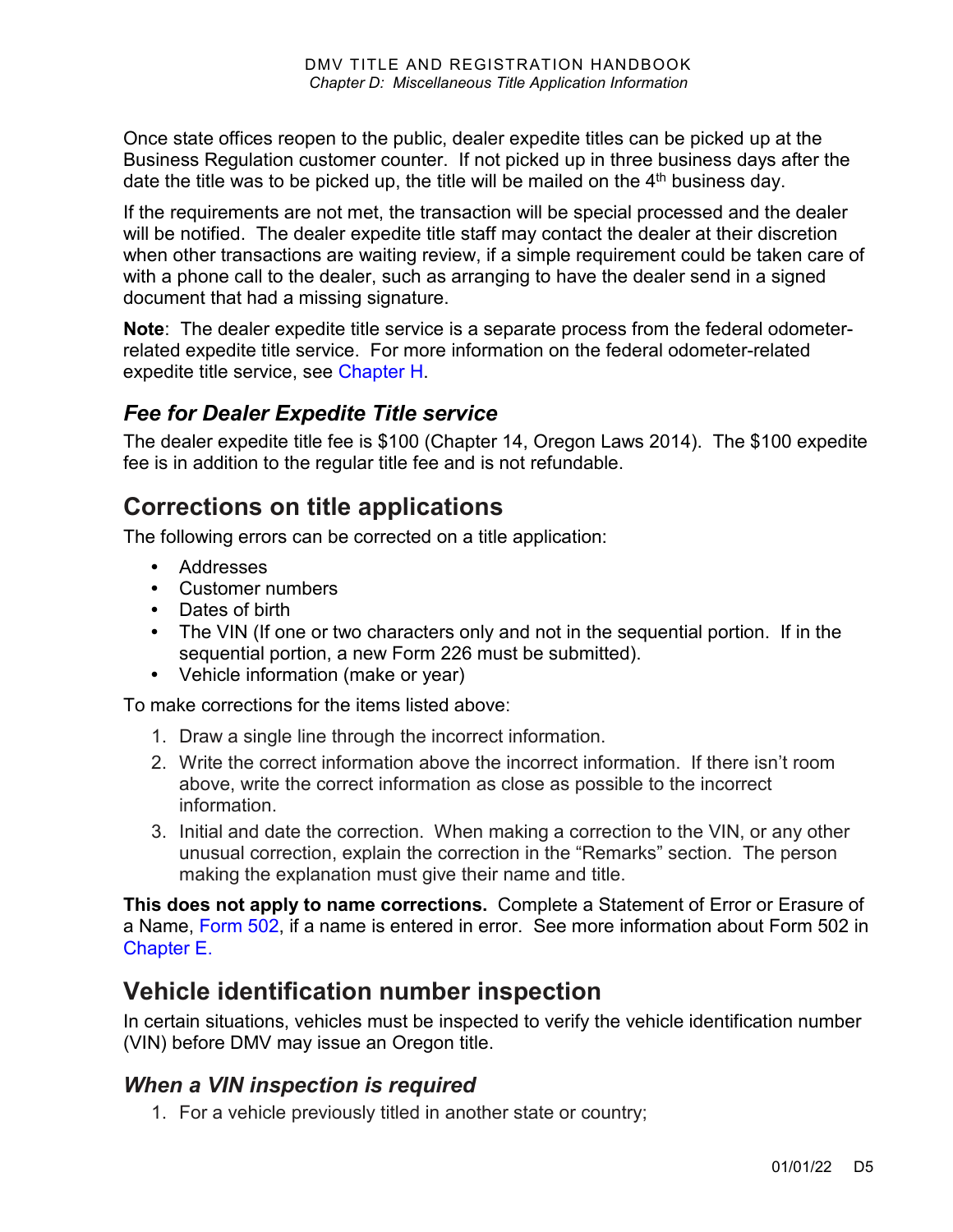- 2. When a vehicle is initially being titled as an assembled, reconstructed, or replica vehicle;
- 3. For any vehicle that has been totaled, wrecked, dismantled, disassembled or substantially altered, or where DMV has an indication that the vehicle has been damaged (for example, a salvage title, salvage bill of sale, dismantler's bill of sale). A recovered stolen vehicle that is not totaled due to damage (these are often salvage titles branded "totaled") also need a VIN inspection; or
- 4. For any vehicle not certified by the manufacturer as conforming to U.S. Federal vehicle standards.

## *Who may do inspections*

DMV may do VIN inspections. Oregon State Police or other designated law enforcement agencies may do VIN inspections, when referred by DMV. Dealers may do inspections under limited circumstances.

## *When a dealer may and may not perform VIN inspections*

The following are requirements and conditions for VIN inspections performed by an Oregon dealer:

- **•** The dealer must have a current dealer certificate issued by DMV.
- **•** The vehicle must be in the dealer's stock or be one that the dealer has taken on consignment.
- **•** Dealers may not do inspections on vehicles as a paid or unpaid service to the public.
- **•** Dealers may do inspections for vehicles coming from out of state, including vehicles that are covered with a regular (not salvage) title with a damage brand.
- **•** Dealers may not do inspections for vehicles coming from out of country.
- **•** Dealers may do inspections for US Federal government titled vehicles when there is no indication on the documents that the vehicle is from out of country.
- **•** Dealers may not perform inspections on vehicles that they are titling in the name of the owner of the dealership or to one of their employees.
- **•** If the vehicle is to be titled in the name of the dealership, the VIN inspection done by that dealer is valid if it was performed prior to the decision to title in the name of the dealership.
- **•** Dealers may not do inspections for vehicles covered in situations 2, 3, or 4 as listed in the section above titled ["When a VIN inspection is required.](#page-4-0)"

# *Instructions for dealers to conduct the VIN inspection*

When a VIN inspection is required, complete a DMV Vehicle Identification Number Inspection Form, [Form 11,](https://www.oregon.gov/ODOT/Forms/DMV/11fill.pdf) collect the VIN inspection fee, and submit them with the title documents. Form 11 is also used by Oregon licensed dealers with a vehicle in their stock, or to sell on consignment, to document their verification of low emissions vehicle (LEV) compliance, if they check the under hood emissions label. See [Chapter F](https://www.oregon.gov/ODOT/DMV/docs/VTRH/Chapter_F.pdf) and [Chapter K](https://www.oregon.gov/ODOT/DMV/docs/VTRH/Chapter_K.pdf) for more information about low emissions vehicles and requirements.

- **•** Complete the applicant and vehicle information on Form 11.
- **•** Check the applicable LEV box.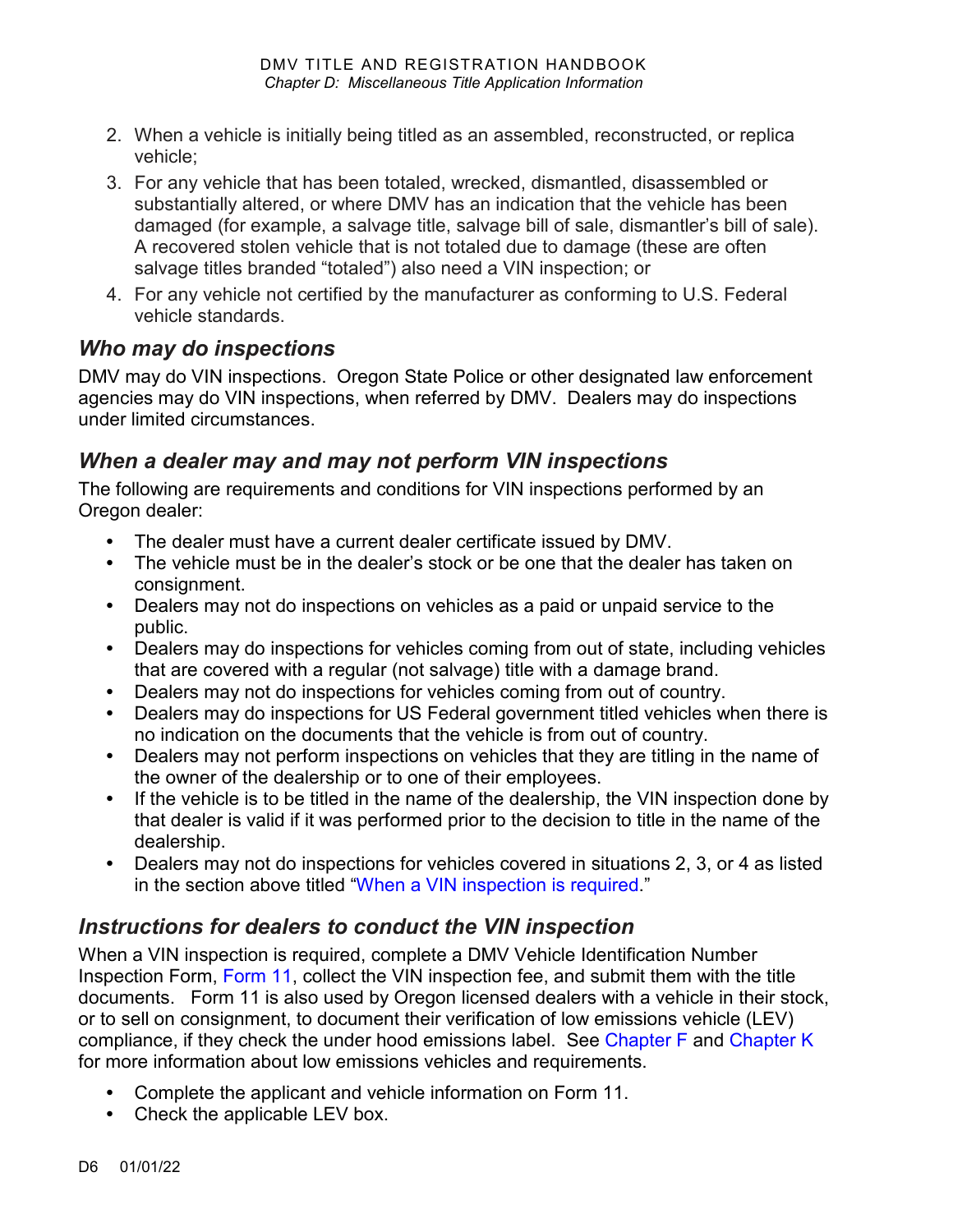- **•** Check the public VIN plate on the vehicle. (Usually on the dash, visible through the windshield.)
	- Check to see that the VIN plate is securely attached.
	- Write the number found in the spaces provided on the Form 11.
	- Complete the appropriate information in the VIN inspection area indicating: VIN location; VIN type; VIN attached by; and condition of VIN. Check the Federal Standards Sticker (usually on the doorframe) to make sure it agrees with the VIN plate. (Note: The Federal Standards Sticker was not required on one stage vehicles until September 1, 1969 and on multi-stage vehicles until January 1, 1972.)
- **•** If the **public VIN is missing** or if the number does not agree with the number on the Federal Standards Sticker or the ownership documents, refer the inspection to DMV. DMV may refer the vehicle to law enforcement for inspection.
- **•** If the Federal Standards Sticker is missing or loose, or if there are other obvious signs that the public VIN or Federal Standards Sticker may have been tampered with, the vehicle must be inspected by DMV.
- **•** The printed name of the inspector, the dealership name, date of inspection and signature are required. The dealer number is also required.
- **•** The person who actually inspects the vehicle must sign the Form 11*.*
- **•** Collect the \$7 VIN inspection fee when you are submitting the title documents to DMV.

#### *If the VIN on the vehicle does not match the title*

If there are any problems with the VIN on the vehicle, or differences between that number and the number on the title documents, further inspection and/or documentation is required before DMV can accept a title application.

#### **Error in sequential portion of VIN**

The sequential part of the VIN is generally the last six digits, which identify a specific vehicle.

If, in the sequential part of the VIN, there is a discrepancy between the number on the vehicle and the number on the title documents:

- 1. Contact the state that issued the title;
- 2. Obtain either a corrected title from the state of issuance, or a letter from that jurisdiction stating the VIN on the vehicle and their records match. The letter must also state that the title was issued with an incorrect VIN.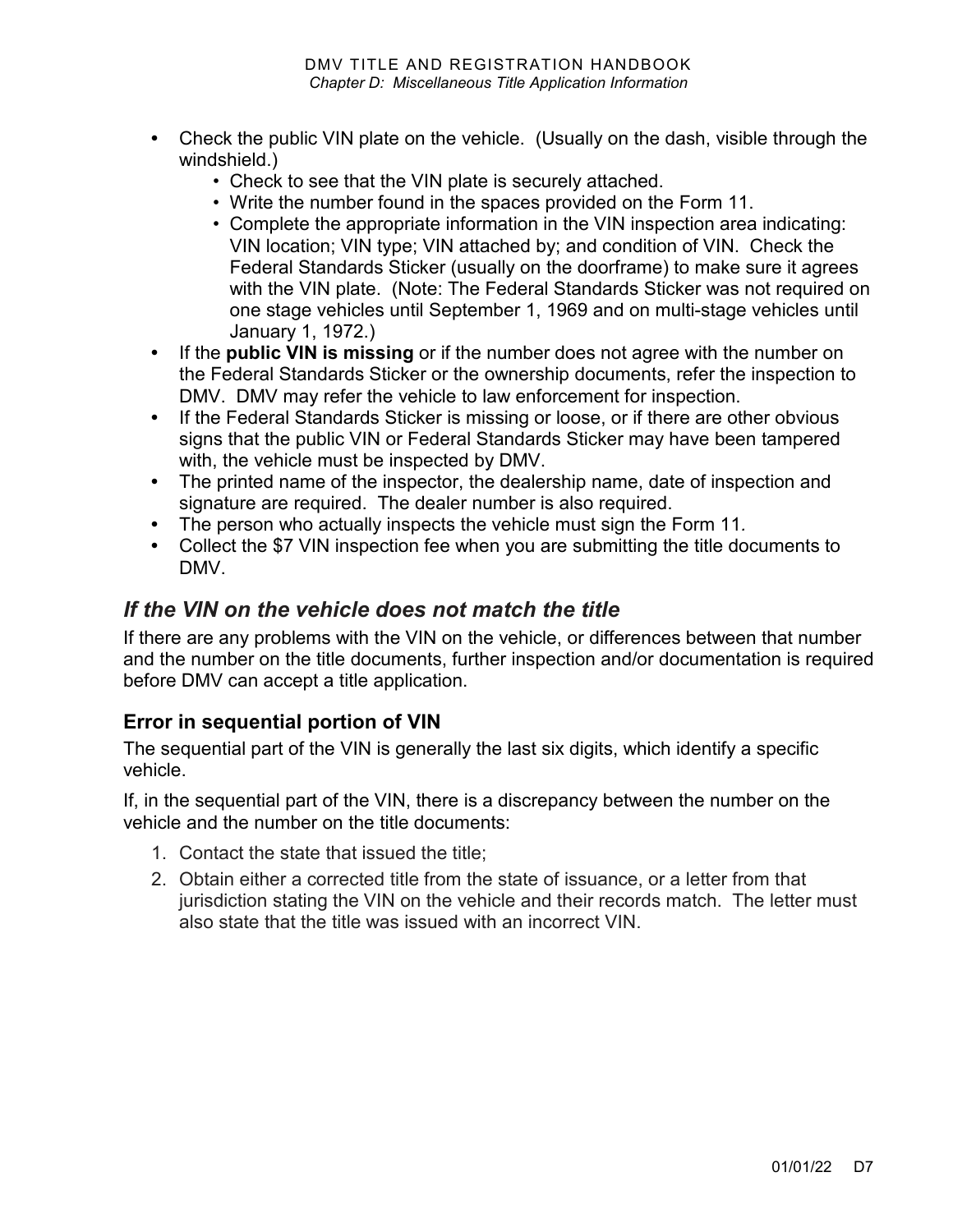#### **Error in non-sequential portion of VIN**

The non-sequential part of the VIN is the remainder of the number, which identifies such things as the year, model, make, and assembly plant.

If, in the non-sequential part of the VIN, there is a discrepancy between the number on the vehicle and the number on the title documents, an explanation of that difference should be included on the Form 11.

*If there are problems such as a missing or altered VIN, or if it appears the VIN was tampered with, etc., the vehicle must be referred to DMV for further inspection.*

If that is the only problem with the VIN, the title documents

and the Form 11 may be submitted to DMV. DMV may ask for further documentation or inspection of the vehicle, but generally will not require a corrected title from the original state.

## *If an error is made on the VIN Inspection Form*

If an error is made in the "VIN Inspection" section, **a new form must be completed**. If the error is in the vehicle description (other than the VIN), owner section, or another section of the form, provide an explanation of the error or alteration.

## *VIN problems*

Resolve problems relating to the VIN on the vehicle or documents before the application for title is submitted to DMV, except when you are referring the vehicle to DMV for further inspection.

To ensure you can provide your purchaser with a title in a timely manner, identify and address VIN problems prior to the sale of the vehicle whenever possible.

Dealers may choose to inspect vehicles at the time of purchase to confirm the documents match the vehicle. For their own protection, they may also choose to inspect those types of vehicles and documents not required to be inspected by law.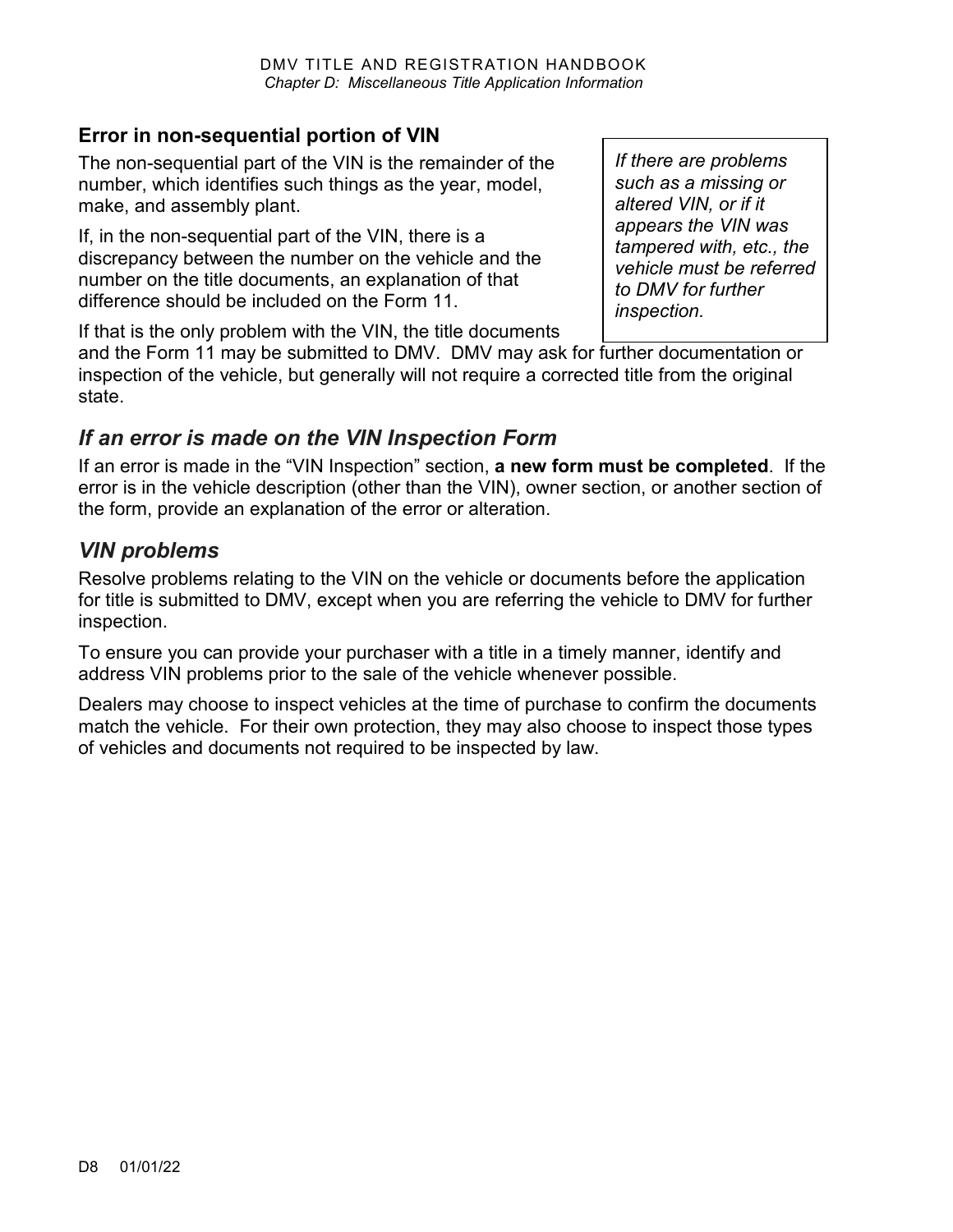#### **Example of VEHICLE IDENTIFICATION NUMBER INSPECTION, [FORM 11](https://www.oregon.gov/ODOT/Forms/DMV/11fill.pdf)**

*Actual size 8½" x 11" (front)*

| <b>1905 LANA AVE NE, SALEM OREGON 67316</b>                                                                                                                                                                                                                    |                                                                                    | <b>VEHICLE IDENTIFICATION NUMBER</b><br>(VIN) INSPECTION FORM                                                                                                                                                                                  | (FORM MUST BE FULLY COMPLETED AND SIGNED - INSTRUCTIONS ON BACK                                                                                                                                                                                                                                                                                                                                                                                                                                                                                       | L.E.V.<br><b>Compliant</b><br><b>YES</b><br><b>NO</b>                                                                                      |
|----------------------------------------------------------------------------------------------------------------------------------------------------------------------------------------------------------------------------------------------------------------|------------------------------------------------------------------------------------|------------------------------------------------------------------------------------------------------------------------------------------------------------------------------------------------------------------------------------------------|-------------------------------------------------------------------------------------------------------------------------------------------------------------------------------------------------------------------------------------------------------------------------------------------------------------------------------------------------------------------------------------------------------------------------------------------------------------------------------------------------------------------------------------------------------|--------------------------------------------------------------------------------------------------------------------------------------------|
| NAME (PRINT LAST, FIRST, MIDDLE)                                                                                                                                                                                                                               |                                                                                    | <b>CUSTOMER INFORMATION</b>                                                                                                                                                                                                                    | ODL / ID / CUSTOMER #                                                                                                                                                                                                                                                                                                                                                                                                                                                                                                                                 | STATE OF ISSUE   MESSAGE PHONE #                                                                                                           |
| ADDRESS, STREET, CITY, STATE AND ZIP CODE                                                                                                                                                                                                                      |                                                                                    |                                                                                                                                                                                                                                                |                                                                                                                                                                                                                                                                                                                                                                                                                                                                                                                                                       |                                                                                                                                            |
|                                                                                                                                                                                                                                                                |                                                                                    |                                                                                                                                                                                                                                                |                                                                                                                                                                                                                                                                                                                                                                                                                                                                                                                                                       |                                                                                                                                            |
| <b>PLATE NUMBER</b>                                                                                                                                                                                                                                            | <b>STATE/PROVINCE OF REGISTRATION</b>                                              | <b>VEHICLE INFORMATION</b><br><b>VEAR</b><br><b>MAKE</b>                                                                                                                                                                                       | <b>BODY STYLE</b>                                                                                                                                                                                                                                                                                                                                                                                                                                                                                                                                     | <b>MODEL</b>                                                                                                                               |
|                                                                                                                                                                                                                                                                |                                                                                    | If this is a motorized vehicle, is the gross vehicle weight rating (GVWR) over 26,000 pounds?<br>If this is a non-motorized vehicle, is the loaded weight over 8 000 pounds?                                                                   |                                                                                                                                                                                                                                                                                                                                                                                                                                                                                                                                                       | <b>YES</b><br><b>NO</b>                                                                                                                    |
|                                                                                                                                                                                                                                                                |                                                                                    | <b>VIN INSPECTION</b>                                                                                                                                                                                                                          |                                                                                                                                                                                                                                                                                                                                                                                                                                                                                                                                                       | <b>YES</b><br><b>NO</b>                                                                                                                    |
|                                                                                                                                                                                                                                                                | The vehicle identification number is:                                              |                                                                                                                                                                                                                                                |                                                                                                                                                                                                                                                                                                                                                                                                                                                                                                                                                       |                                                                                                                                            |
| $\overline{2}$                                                                                                                                                                                                                                                 |                                                                                    |                                                                                                                                                                                                                                                |                                                                                                                                                                                                                                                                                                                                                                                                                                                                                                                                                       | 19<br>20                                                                                                                                   |
| $\overline{\mathbf{v}}$                                                                                                                                                                                                                                        |                                                                                    |                                                                                                                                                                                                                                                | Check ALL boxes that apply - At least one box MUST be checked in each column                                                                                                                                                                                                                                                                                                                                                                                                                                                                          | v                                                                                                                                          |
| <b>VIN LOCATION</b><br><b>VISIBLE THROUGH</b>                                                                                                                                                                                                                  | <b>VIN TYPE</b>                                                                    | <b>VIN ATTACHED BY</b>                                                                                                                                                                                                                         | <b>CONDITION OF VIN</b>                                                                                                                                                                                                                                                                                                                                                                                                                                                                                                                               | <b>FED STANDARDS STICKER</b>                                                                                                               |
| <b>WINDSHIELD</b><br>BODY-LEFT (DRIVER SIDE)<br><b>BODY-RIGHT</b><br><b>ENGINE COMPARTMENT</b><br><b>TRUNK</b><br><b>FRAME</b><br>ON ENGINE<br><b>OTHER</b><br>NAME OF INSPECTOR (PRINTED)<br><b>ADDRESS</b><br>OREGON DEALER NUMBER<br>SIGNATURE OF INSPECTOR | <b>METAL PLATE</b><br>STAMPED ON BODY<br>STAMPED ON FRAME<br>LABEL<br><b>OTHER</b> | <b>NOT VISIBLE</b><br><b>ROSETTE RIVETS</b><br><b>ROUND RIVETS</b><br><b>SCREWS</b><br><b>ADHESIVE</b><br><b>STAMPED</b><br><b>OTHER</b><br>$-$ And / Or $-$<br>checked its under hood emission label to verify compliance with LEV standards. | <b>APPEARS OKAY</b><br>ALTERED/TAMPERED<br><b>ILLEGIBLE/DAMAGED</b><br><b>MISSING</b><br><b>CANNOT LOCATE</b><br><b>NONE-NEWLY BUILT</b><br>ASSIGNED BY DMV<br>OFFICE (SEE BELOW)<br><b>OTHER</b><br>I certify that I have physically inspected the vehicle described above to verify the VIN and found the VIN in the condition indicated.<br>I certify by checking one of the LEV boxes above that I am an Oregon licensed dealer with this vehicle in my stock and have<br><b>AGENCY or DEALERSHIP</b><br><b>TELEPHONE #</b><br>DATE OF INSPECTION | <b>AGREES WITH VIN</b><br><b>DISAGREES WITH VIN</b><br><b>LLEGIBLE/DAMAGED</b><br><b>MISSING</b><br><b>N/A FOR VEHICLE</b><br><b>OTHER</b> |
| x                                                                                                                                                                                                                                                              |                                                                                    |                                                                                                                                                                                                                                                |                                                                                                                                                                                                                                                                                                                                                                                                                                                                                                                                                       |                                                                                                                                            |
| <b>REASON FOR REFERRAL</b>                                                                                                                                                                                                                                     |                                                                                    | <b>LAW ENFORCEMENT REFERRAL</b>                                                                                                                                                                                                                | ÷<br>DATE OF REFERRAL                                                                                                                                                                                                                                                                                                                                                                                                                                                                                                                                 |                                                                                                                                            |
|                                                                                                                                                                                                                                                                |                                                                                    |                                                                                                                                                                                                                                                |                                                                                                                                                                                                                                                                                                                                                                                                                                                                                                                                                       |                                                                                                                                            |
|                                                                                                                                                                                                                                                                |                                                                                    | SHADED AREA FOR DMV USE ONLY ▼<br>I have assigned the following number to the vehicle described above:                                                                                                                                         |                                                                                                                                                                                                                                                                                                                                                                                                                                                                                                                                                       |                                                                                                                                            |
| <b>ASSIGNED VIN</b>                                                                                                                                                                                                                                            |                                                                                    | <b>CONTROL NUMBER</b>                                                                                                                                                                                                                          |                                                                                                                                                                                                                                                                                                                                                                                                                                                                                                                                                       |                                                                                                                                            |
| VIN PLACEMENT: (TO WHAT PART OF THE VEHICLE WAS THE VIN DECAL ATTACHED?)                                                                                                                                                                                       |                                                                                    |                                                                                                                                                                                                                                                |                                                                                                                                                                                                                                                                                                                                                                                                                                                                                                                                                       |                                                                                                                                            |
| <b>SIGNATURE OF OREGON DMV REPRESENTATIVE</b><br>х                                                                                                                                                                                                             |                                                                                    |                                                                                                                                                                                                                                                |                                                                                                                                                                                                                                                                                                                                                                                                                                                                                                                                                       | <b>COUNTER NUMBER AND DATE</b>                                                                                                             |
| <b>Remarks:</b>                                                                                                                                                                                                                                                |                                                                                    |                                                                                                                                                                                                                                                |                                                                                                                                                                                                                                                                                                                                                                                                                                                                                                                                                       |                                                                                                                                            |
| 735-11 (9-21)                                                                                                                                                                                                                                                  |                                                                                    |                                                                                                                                                                                                                                                |                                                                                                                                                                                                                                                                                                                                                                                                                                                                                                                                                       | <b>STK # 300006</b>                                                                                                                        |